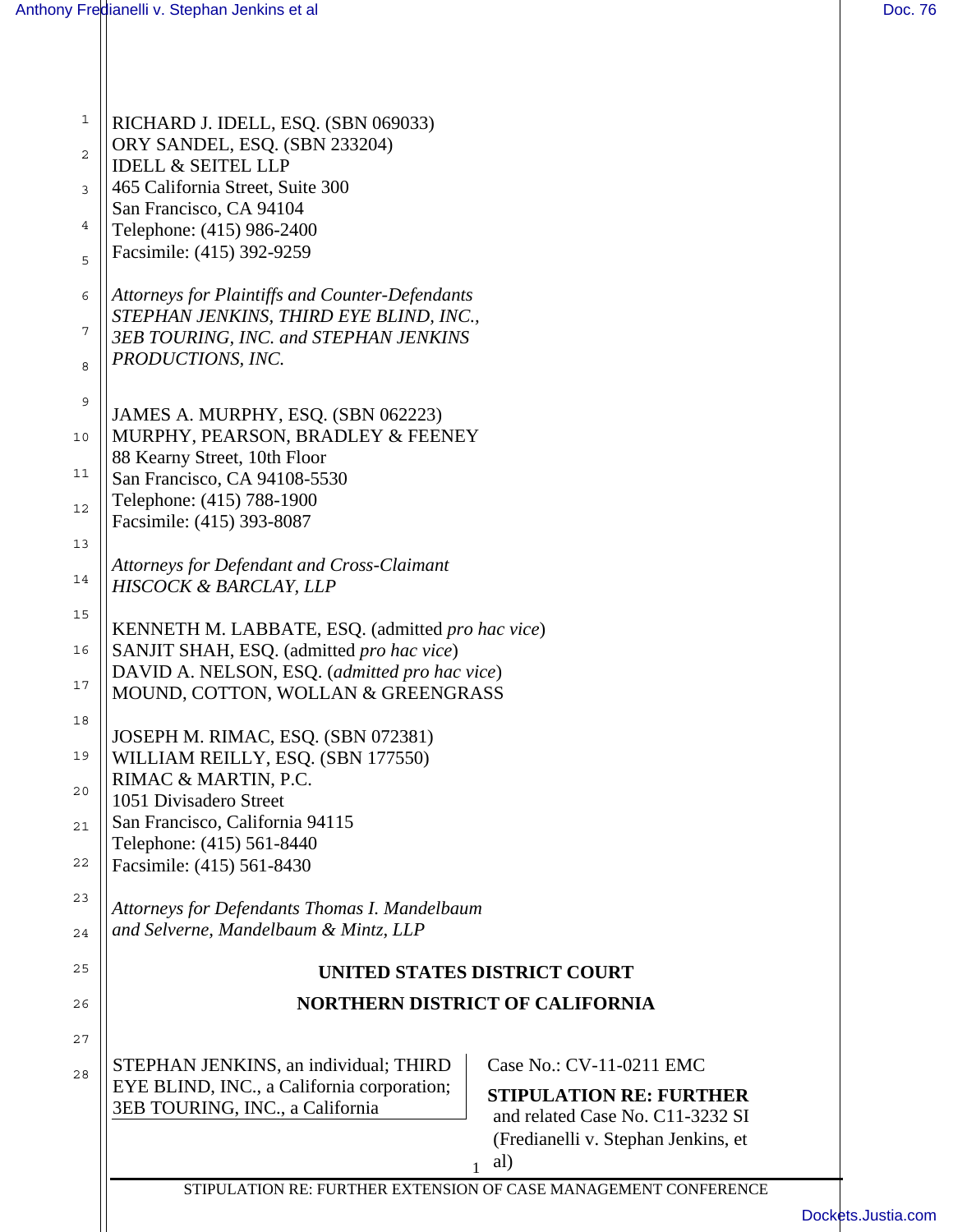| 1              | corporation; and STEPHAN JENKINS<br>PRODUCTIONS, INC., a California                                                     | <b>EXTENSION OF CASE MANAGEMENT</b><br><b>CONFERENCE;</b>                          |  |  |
|----------------|-------------------------------------------------------------------------------------------------------------------------|------------------------------------------------------------------------------------|--|--|
| 2              | corporation,                                                                                                            | [PROPOSED] ORDER                                                                   |  |  |
| 3              | Plaintiffs,                                                                                                             | $(E-filing)$                                                                       |  |  |
| 4              | VS.                                                                                                                     | Hon. Edward M. Chen, Presiding                                                     |  |  |
| 5<br>6         | THOMAS IRVING MANDELBAUM, an<br>individual; SELVERNE, MANDELBAUM &<br>MINTZ, LLP, a New York limited liability          |                                                                                    |  |  |
| 7<br>8         | partnership; HISCOCK & BARCLAY, LLP, a<br>New York limited liability partnership; and<br>DOES 1 through 500, inclusive, |                                                                                    |  |  |
| 9              | Defendants.                                                                                                             |                                                                                    |  |  |
| 10             |                                                                                                                         |                                                                                    |  |  |
| 11             | HISCOCK & BARCLAY, LLP, a New York<br>limited liability partnership,                                                    |                                                                                    |  |  |
| 12             | Counter-Claimant,                                                                                                       |                                                                                    |  |  |
| 13             | VS.                                                                                                                     |                                                                                    |  |  |
| 14             | STEPHAN JENKINS, an individual; THIRD<br>EYE BLIND, INC., a California corporation;                                     |                                                                                    |  |  |
| 15<br>16<br>17 | 3EB TOURING, INC., a California<br>corporation; and STEPHAN JENKINS<br>PRODUCTIONS, INC., a California<br>corporation,  |                                                                                    |  |  |
| 18             | Counter-Defendants.                                                                                                     |                                                                                    |  |  |
| 19             | This Stipulation is entered into by and between all of the parties to the above action                                  |                                                                                    |  |  |
| 20             | through their undersigned attorneys:                                                                                    |                                                                                    |  |  |
| 21             | WHEREAS, the court at the last Case Management Conference ordered the case to                                           |                                                                                    |  |  |
| 22             | mediation with a private mediator and ordered that the case be mediated before July 31, 2011;                           |                                                                                    |  |  |
| 23             | and                                                                                                                     |                                                                                    |  |  |
| 24             |                                                                                                                         | WHEREAS, the parties sought and obtained the agreement of the parties in a related |  |  |
| 25             | case, Fredianelli v. Jenkins, Action No. 11-CV-01562-R-JC (originally filed in the Central                              |                                                                                    |  |  |
| 26             | District; transferred to the Northern District) to mediate the case with the above-referenced                           |                                                                                    |  |  |
| 27             | matter; and                                                                                                             |                                                                                    |  |  |
| 28             |                                                                                                                         |                                                                                    |  |  |
|                |                                                                                                                         |                                                                                    |  |  |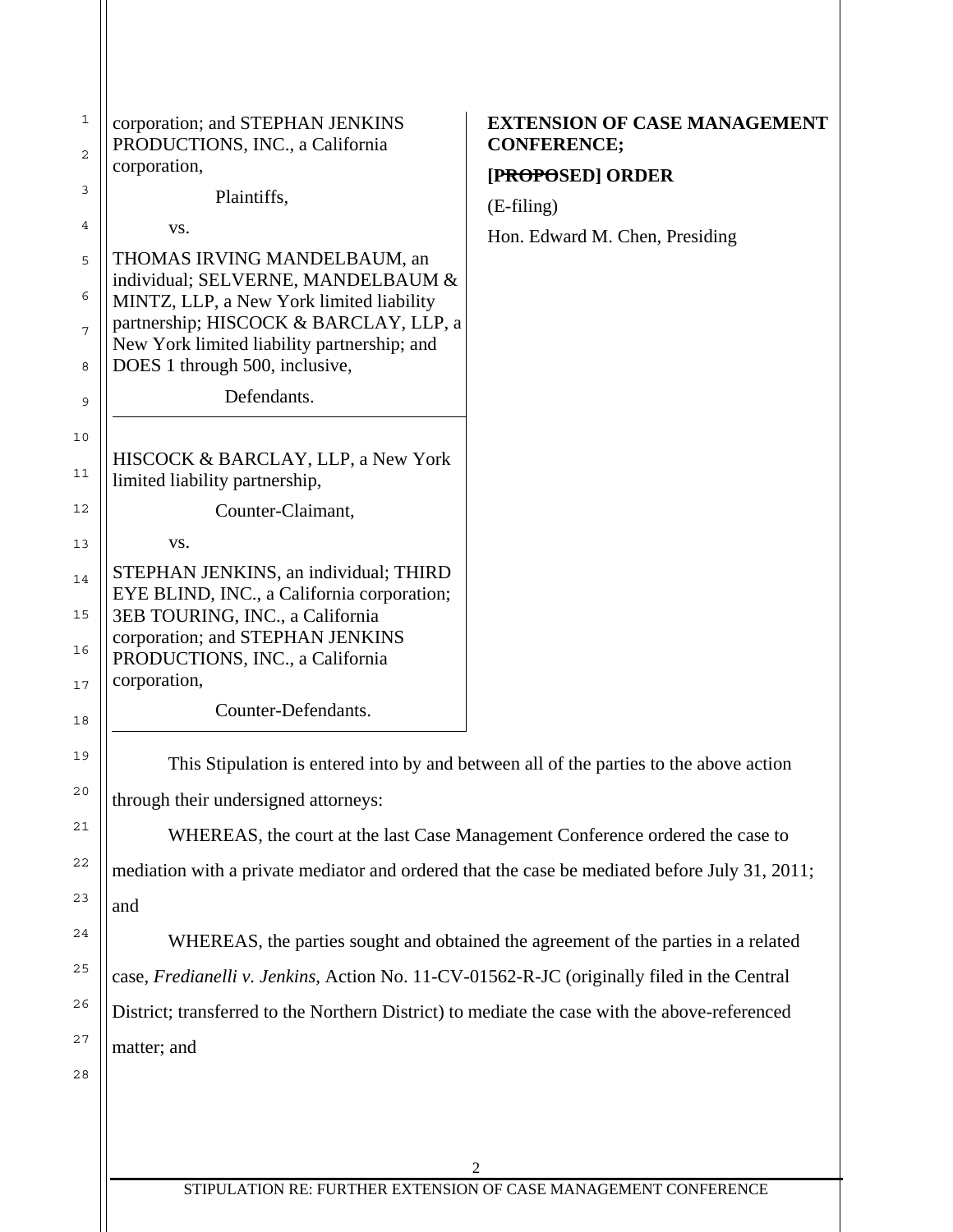WHEREAS, the parties agreed to mediate both cases before the Hon. Judge Scott Snowden (Ret.) of JAMS; and

WHEREAS, the case was mediated over a two-day period, July 12 and 13, 2011; and WHEREAS, the parties are still working on settlement and jointly believe that additional time is needed to complete the mediation process and explore settlement;

NOW THEREFORE, the parties jointly request that the Court continue the Case Management Conference now set for August 12, 2011, for at least 90 days until a date in November of 2011, continue the effectiveness of its Case Management and Pretrial Order of April 22, 2011, including, but not limited to the provision that no motion(s) for summary judgment shall be filed prior to completion of mediation, and continue the mediation completion date for 90 days or until October 31, 2011.

## MURPHY, PEARSON, BRADLEY & FEENEY

| 14<br>15<br>16<br>17 | Dated: July 25, 2011 | By: | $\sqrt{s/}$<br><b>James Murphy</b><br>Attorneys for Defendant and Cross-Claimant<br>HISCOCK & BARCLAY, LLP |
|----------------------|----------------------|-----|------------------------------------------------------------------------------------------------------------|
| 18                   |                      |     | MOUND COTTON WOLLAN & GREENGRASS                                                                           |
| 19<br>20             | Dated: July 25, 2011 | By: | $\frac{S}{S}$<br>Kenneth M. Labbate                                                                        |
| 21                   |                      |     | Sanjit Shah<br>Attorneys for Defendants Thomas I. Mandelbaum;<br>and Selverne, Mandelbaum & Mintz, LLP     |
| 22<br>23             |                      |     | <b>IDELL &amp; SEITEL LLP</b>                                                                              |
| 24<br>25             | Dated: July 25, 2011 | By: | $\sqrt{s/2}$                                                                                               |
| 26                   |                      |     | <b>Richard Idell</b><br><b>Ory Sandel</b><br>Attorneys for Plaintiffs and Counter-Defendants               |
| 27<br>28             |                      |     | STEPHAN JENKINS, THIRD EYE BLIND, INC.,<br>3EB TOURING, INC. and STEPHAN JENKINS<br>PRODUCTIONS, INC.      |
|                      |                      |     |                                                                                                            |
|                      |                      |     | 3                                                                                                          |
|                      |                      |     | STIPULATION RE: FURTHER EXTENSION OF CASE MANAGEMENT CONFERENCE                                            |

6

7

8

9

10

11

12

13

1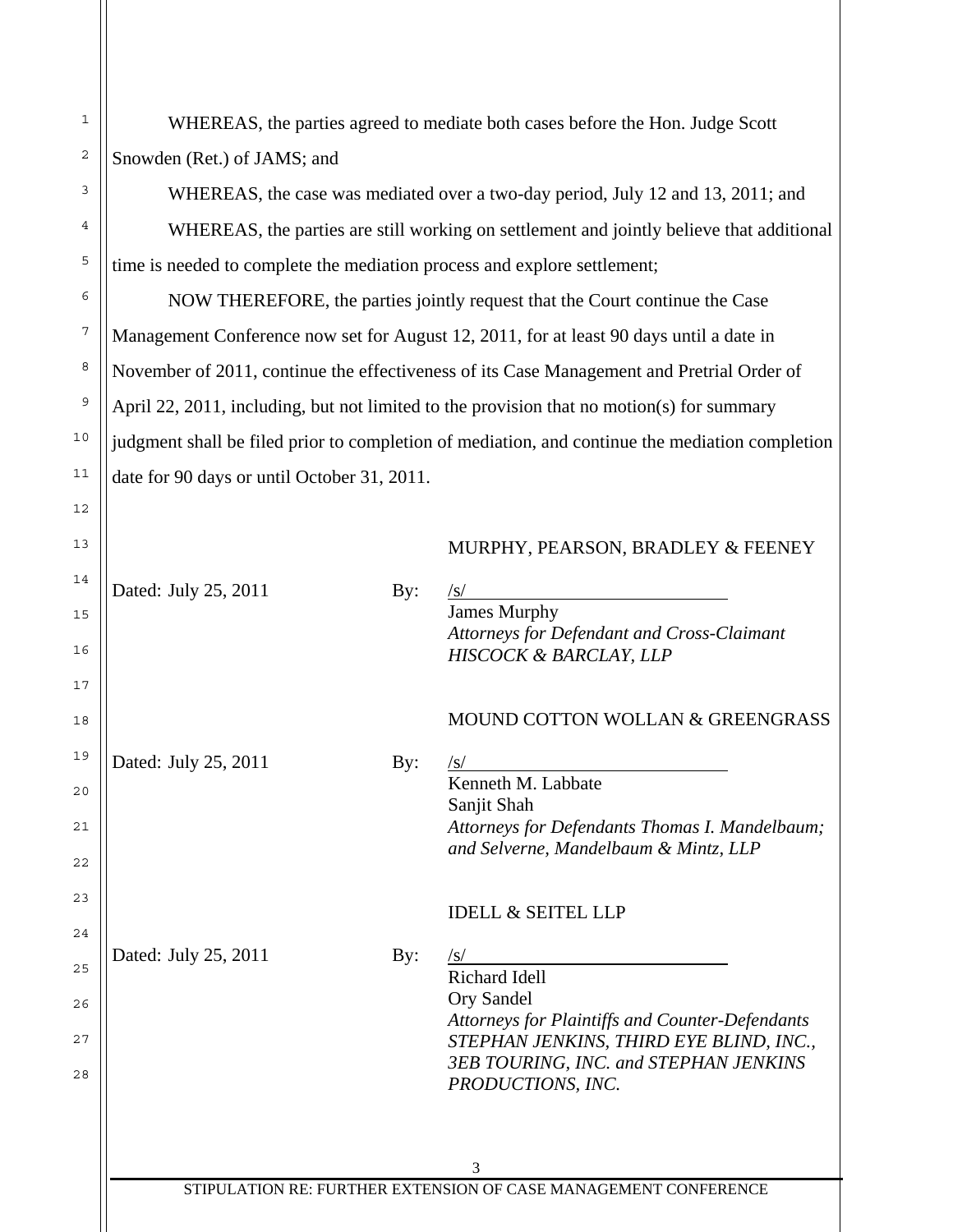| 1        | <b>ATTESTATION OF CONCURRENCE</b>                                                                                                                |  |  |  |  |  |
|----------|--------------------------------------------------------------------------------------------------------------------------------------------------|--|--|--|--|--|
| 2        | I, Richard J. Idell, as the ECF user and filer of this document, attest that, pursuant to                                                        |  |  |  |  |  |
| 3        | General Order No. $45(X)(B)$ , concurrence in the filing of this document has been obtained from                                                 |  |  |  |  |  |
| 4        | Sanjit Shah and James Murphy, the above signatories.                                                                                             |  |  |  |  |  |
| 5        | <b>IDELL &amp; SEITEL LLP</b>                                                                                                                    |  |  |  |  |  |
| 6        | Dated: July 25, 2011<br>By:<br>Richard Idell                                                                                                     |  |  |  |  |  |
| 7        | <b>Ory Sandel</b>                                                                                                                                |  |  |  |  |  |
| 8<br>9   | Attorneys for Plaintiffs and Counter-Defendants<br>STEPHAN JENKINS, THIRD EYE BLIND, INC.,<br>3EB TOURING, INC. and STEPHAN JENKINS              |  |  |  |  |  |
| 10       | PRODUCTIONS, INC.                                                                                                                                |  |  |  |  |  |
| 11       | <b>PROPOSED] ORDER</b>                                                                                                                           |  |  |  |  |  |
| 12       | PURSUANT TO THE ABOVE STIPULATION. IT IS SO ORDERED.<br>The Status                                                                               |  |  |  |  |  |
| 13<br>14 | Conference for both related cases is set for 11/7/11 at 10:30 a.m. An updated Status Report shall<br>be filed by 10/31/11.<br>DISTR <sub>j</sub> |  |  |  |  |  |
| 15       | Dated: 8/3/11<br>Edward M. Chen                                                                                                                  |  |  |  |  |  |
| 16       | of the United State Program<br>'therr                                                                                                            |  |  |  |  |  |
| 17       | <b>IT IS SO ORDERED</b><br>MODIFIED                                                                                                              |  |  |  |  |  |
| 18       |                                                                                                                                                  |  |  |  |  |  |
| 19<br>20 | Judge Edward M. Chen                                                                                                                             |  |  |  |  |  |
| 21       | <b>EXPLOISTRICI OF</b>                                                                                                                           |  |  |  |  |  |
| 22       |                                                                                                                                                  |  |  |  |  |  |
| 23       |                                                                                                                                                  |  |  |  |  |  |
| 24       |                                                                                                                                                  |  |  |  |  |  |
| 25       |                                                                                                                                                  |  |  |  |  |  |
| 26       |                                                                                                                                                  |  |  |  |  |  |
| 27       |                                                                                                                                                  |  |  |  |  |  |
| 28       |                                                                                                                                                  |  |  |  |  |  |
|          |                                                                                                                                                  |  |  |  |  |  |
|          | 4                                                                                                                                                |  |  |  |  |  |
|          | STIPULATION RE: FURTHER EXTENSION OF CASE MANAGEMENT CONFERENCE                                                                                  |  |  |  |  |  |
|          |                                                                                                                                                  |  |  |  |  |  |